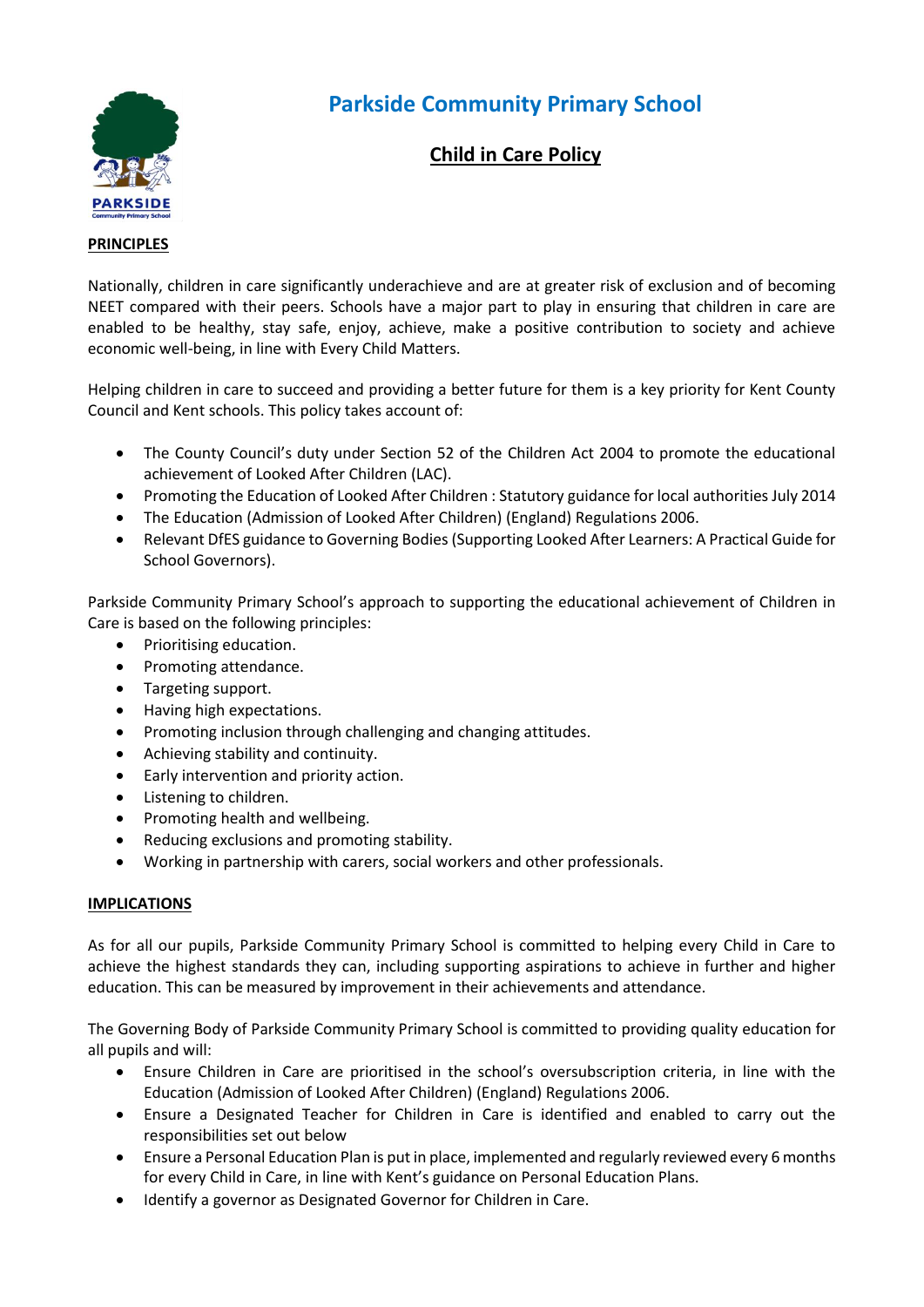This policy links with a number of other school policies and it is important that Governors have regard to the needs of Children in care when reviewing them:

- Oversubscription criteria.
- The School Code of Conduct.
- Behaviour Policy.
- Discipline Policy.
- Home School Agreement.
- Anti-bullying Policy.
- Equal Opportunities Policy.
- Policy on Racial Harassment.
- Child Protection Policy.
- Special Educational Needs Policy.

The school will champion the needs of Children in Care, raise awareness and challenge negative stereotypes about them, in order to ensure that they achieve to the highest level possible.

## **RESPONSIBILITIES**

#### **RESPONSIBILITY OF THE INTERIM EXECUTIVE HEADTEACHER AND HEAD OF SCHOOL**

- Identify a Designated Teacher for Children in Care, whose role is set out below. It is essential that another appropriate person is identified quickly should the Designated Teacher leave the school or take sick leave.
- Ensure that procedures are in place to monitor the admission, progress, attendance and any exclusion of Children in Care and take action where progress, conduct or attendance is below expectations.
- Report on the progress, attendance and conduct of Children in Care. OFSTED now select a number of Children in Care, tracking their results and the support they have received.
- Ensure that staff in school receive relevant training and are aware of their responsibilities under this policy and related guidance.

## **RESPONSIBILITY OF THE GOVERNING BODY**

- Identify a nominated Governor for Children in Care.
- Ensure that all Governors are fully aware of the legal requirements and guidance on the education of Children in Care.
- Ensure the school has an overview of the needs and progress of Children in Care.
- Allocate resources to meet the needs of Children in Care.
- Ensure the school's other policies and procedures support their needs.

## **ROLES**

## **THE ROLE OF THE GOVERNING BODY.**

The Governing Body will:

- Monitor the academic progress of Children in Care, through an annual report (see below).
- Ensure that Children in Care are given top priority when applying for places in accordance with the school's oversubscription criteria.
- Work to prevent exclusions and reduce time out of school, by ensuring the school implements policies and procedures to ensure Children in Care achieve and enjoy their time at the school, by recognising the extra problems caused by excluding them and by not excluding them except as a last resort.
- Ensure that the school has a Designated Teacher, and that the Designated Teacher is enabled to carry out his or her responsibilities as below.
- Support the Head of School, the Designated Teacher and other staff in ensuring that the needs of Children in Care are recognised and met.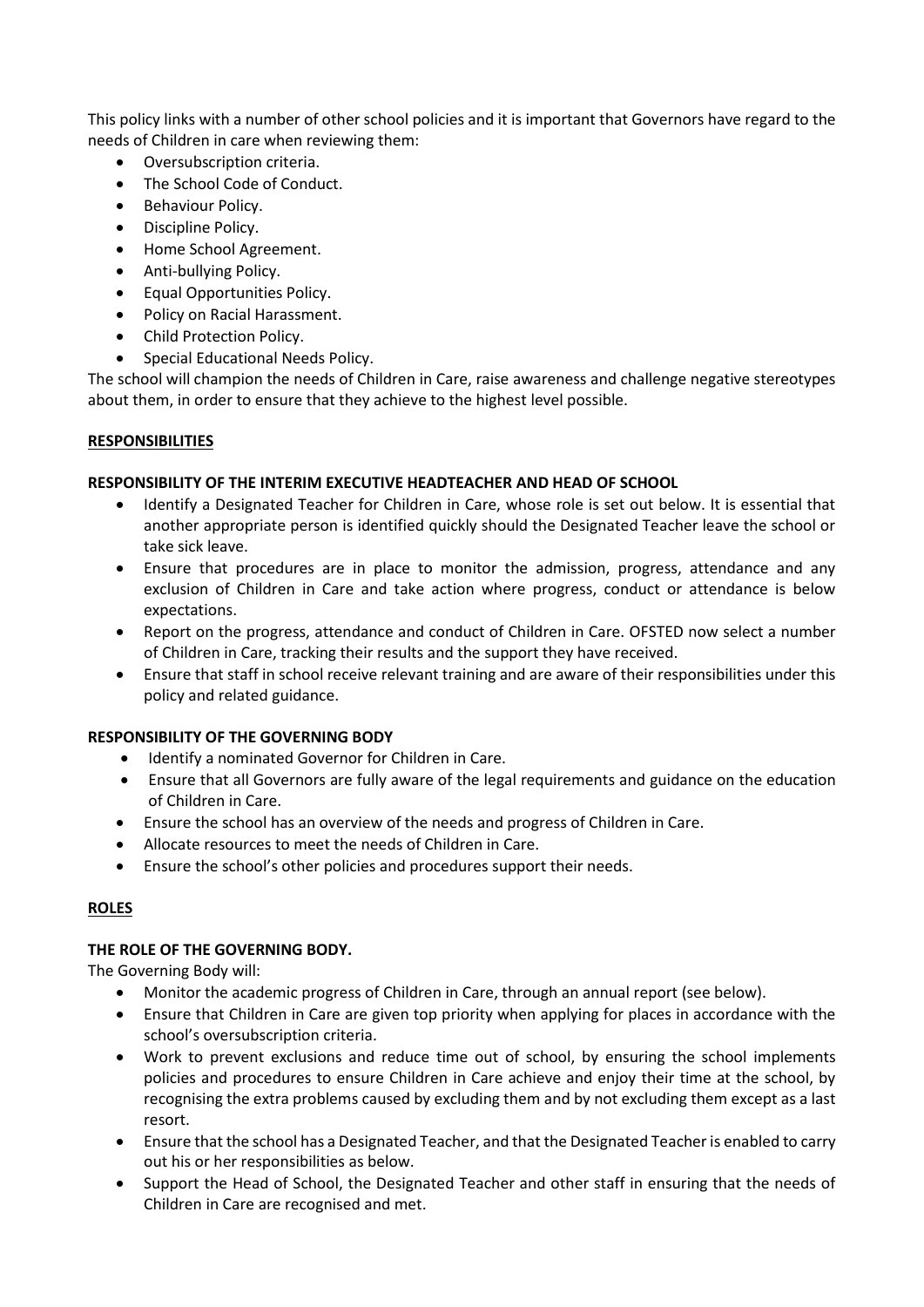- Receive a report once a year setting out:
	- 1. The number of looked-after pupils on the school's roll (if any).
	- 2. Their attendance, as a discreet group, compared to other pupils.
	- 3. Their SAT scores as a discreet group, compared to other pupils.
	- 4. The number of fixed term and permanent exclusions (if any).
	- 5. The destinations of pupils who leave the school.

6. The information for this report should be collected and reported in ways that preserve the anonymity and respect the confidentiality of the pupils concerned.

## **THE ROLE OF THE DESIGNATED TEACHER**

Government Guidance says that the Designated Teacher should be "someone with sufficient authority to make things happen…[who] should be an advocate for Children in Care, assessing services and support, and ensuring that the school shares and supports high expectations for them."

Governors should be aware that all schools are already required to have a designated teacher for Children in Care. It is strongly recommended that this person should be a member of the Senior Management Team. Training for Designated Teachers has been and will continue to be available through the Virtual School Kent (VSK). Governors should also be aware that OFSTED will focus on Children in Care, monitoring how the School has promoted their inclusion and attainment and the effectiveness of joint working with other services involved with them.

Our Designated Teacher will:

- Ensure a welcome and smooth induction for the child and their carer, using the Personal Education Plan to plan for that transition in consultation with the child's social worker and VSK.
- Ensure that a Personal Education Plan is completed with the child, the social worker, the foster carer and any other relevant people, at least two weeks before the Care Plan reviews.
- Ensure that each Child in Care has an identified member of staff that they can talk to. This need not be the Designated Teacher, but should be based on the child's own wishes. Members of staff who take on this role may need to be supported by someone from the school's pastoral staff. They should also be alert to any child protection issues, any disclosures that pupils may make, and know what action to take. They should link closely therefore with the school's Designated Teacher for Child Protection.
- Track academic progress and target support appropriately.
- Co-ordinate any support for the child in care that is necessary within school.
- Ensure confidentiality for individual pupils, sharing personal information on a need to know basis.
- Encourage children in care to join in extra-curricular activities and out of school learning.
- Ensure, as far as possible, attendance at planning and review meetings.
- Act as an advisor to staff and Governors, raising their awareness of the needs of Children in Care.
- Set up timely meetings with relevant parties where the pupil is experiencing difficulties in school or is at risk of exclusion.
- Ensure the speedy transfer of information between individuals, agencies and if the pupil changes school – to a new school.
- Be pro-active in supporting transition and planning when moving to a new phase in education.
- Track academic progress and target support appropriately.
- Promote inclusion in all areas of school life.
- Be aware that a high number Children in Care say they are bullied, so will actively monitor and prevent bullying in school by raising awareness through the school's anti-bullying policy.
- Ensure that attendance of each child in care on the school roll is reported to Welfare call each day.

## **THE ROLE OF ALL STAFF**

All our staff will:

 Have high aspirations for the educational and personal achievement of Children in Care, as for all pupils.